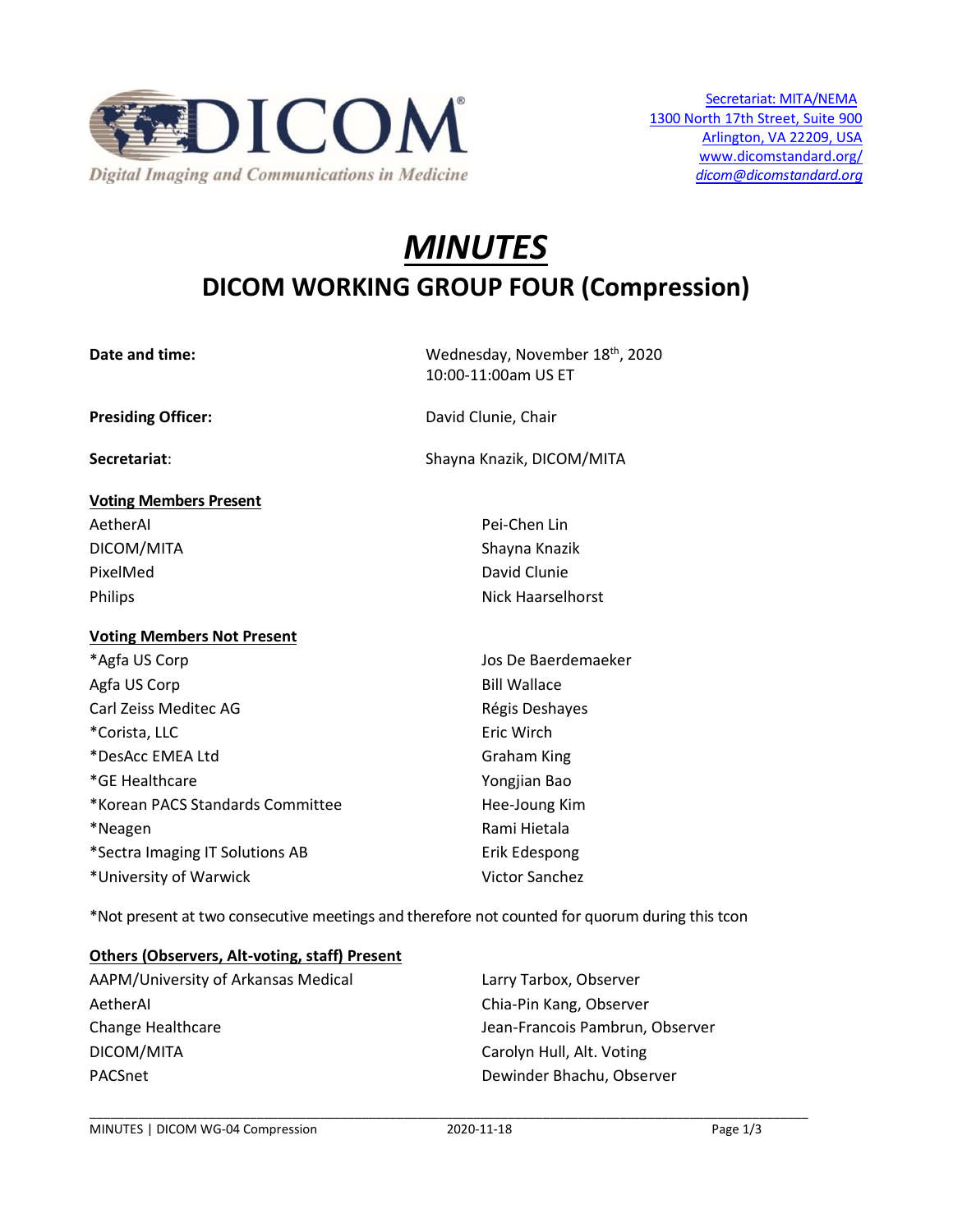| <b>Philips</b>       | René van der Vleuten, Alt. Voting |
|----------------------|-----------------------------------|
| Self                 | Chris Hafey, Observer             |
| Self                 | Paul Speidel, Observer            |
| Siemens Healthineers | Chris O'Donnell, Observer         |

#### **1. Administrative**

- Welcome and roll call: the teleconference was called to order and a quorum was present.
- Antitrust and patent rules: reviewed.
- Agenda: reviewed and approved.
- Approval of minutes from 2020-11-04: reviewed and approved.
- **2. Multi-frame ultrasound compression needs**  presentation by Chris O'Donnell of Siemens Healthineers
	- Chris O'Donnell provided an overview of multi-frame ultrasound compression needs. JPEG-XL in particular was reviewed. Although Chris was initially excited about JPEG-XL's potential, he concluded that it is not likely to be reasonably useful. The document he presented will be uploaded to the FTP meeting folder for review.
	- [ftp://d9-workgrps@medical.nema.org/MEDICAL/Private/Dicom/WORKGRPS/WG04/2020/2020-11-](ftp://d9-workgrps@medical.nema.org/MEDICAL/Private/Dicom/WORKGRPS/WG04/2020/2020-11-18/jpegxl_us_comparison.docx) 18/jpegxl us comparison.docx

#### **3. ISO JPEG group on their Pleno (plenoptic) point cloud encoding scheme**

- David reported that he reached out to WG-24 asking if they have any interest in participating. If he doesn't hear back, David will respond to ISO's request accordingly. Please reach out to David if you are interested in participating in this project.
	- o <http://jpeg.org/jpegpleno/>
	- o <http://plenodb.jpeg.org/>
- Note that DICOM does support point cloud objects in theory:
	- [http://dicom.nema.org/medical/dicom/current/output/chtml/part03/sect\\_A.69.html](http://dicom.nema.org/medical/dicom/current/output/chtml/part03/sect_A.69.html)
	- o [http://dicom.nema.org/medical/dicom/current/output/chtml/part03/sect\\_C.27.5.html](http://dicom.nema.org/medical/dicom/current/output/chtml/part03/sect_C.27.5.html)

#### **4. Work Item 2010-12-A on JPEG XR Transfer Syntax—still active?**

- The group discussed whether WG-04 needs to pursue this old Work Item. Since JPEG XR has not been adopted, this Work Item should be cancelled.
	- o **Action:** Shayna will let Bjorn know that this Work Item can be cancelled.

#### **5. Upcoming calls**

- The group decided to move to monthly teleconferences instead of the current biweekly schedule. In 2021, WG-04 will hold monthly calls on the first Wednesday of each month from 10-11am US ET.
- To avoid the holiday season, the next WG-04 call is scheduled for:
	- $\circ$  January 6<sup>th</sup>, 2021
- FYI: Other relevant DICOM meetings
	- o DICOM Standard Committee (DSC): [December 4, 2020 @ 9am-1pm US ET](http://workspaces-old.nema.org/dicom/Lists/Calendar/DispForm.aspx?ID=4045&Source=http%3A%2F%2Fworkspaces%2Dold%2Enema%2Eorg%2Fdicom%2FLists%2FCalendar%2Fcalendar%2Easpx)

\_\_\_\_\_\_\_\_\_\_\_\_\_\_\_\_\_\_\_\_\_\_\_\_\_\_\_\_\_\_\_\_\_\_\_\_\_\_\_\_\_\_\_\_\_\_\_\_\_\_\_\_\_\_\_\_\_\_\_\_\_\_\_\_\_\_\_\_\_\_\_\_\_\_\_\_\_\_\_\_\_\_\_\_\_\_\_\_\_\_\_\_\_\_\_\_\_\_\_\_\_\_\_

o WG-06 Base Standard: [January 11-15, 2021](http://workspaces-old.nema.org/dicom/Lists/Calendar/DispForm.aspx?ID=4071&Source=http%3A%2F%2Fworkspaces%2Dold%2Enema%2Eorg%2Fdicom%2FLists%2FCalendar%2Fcalendar%2Easpx)